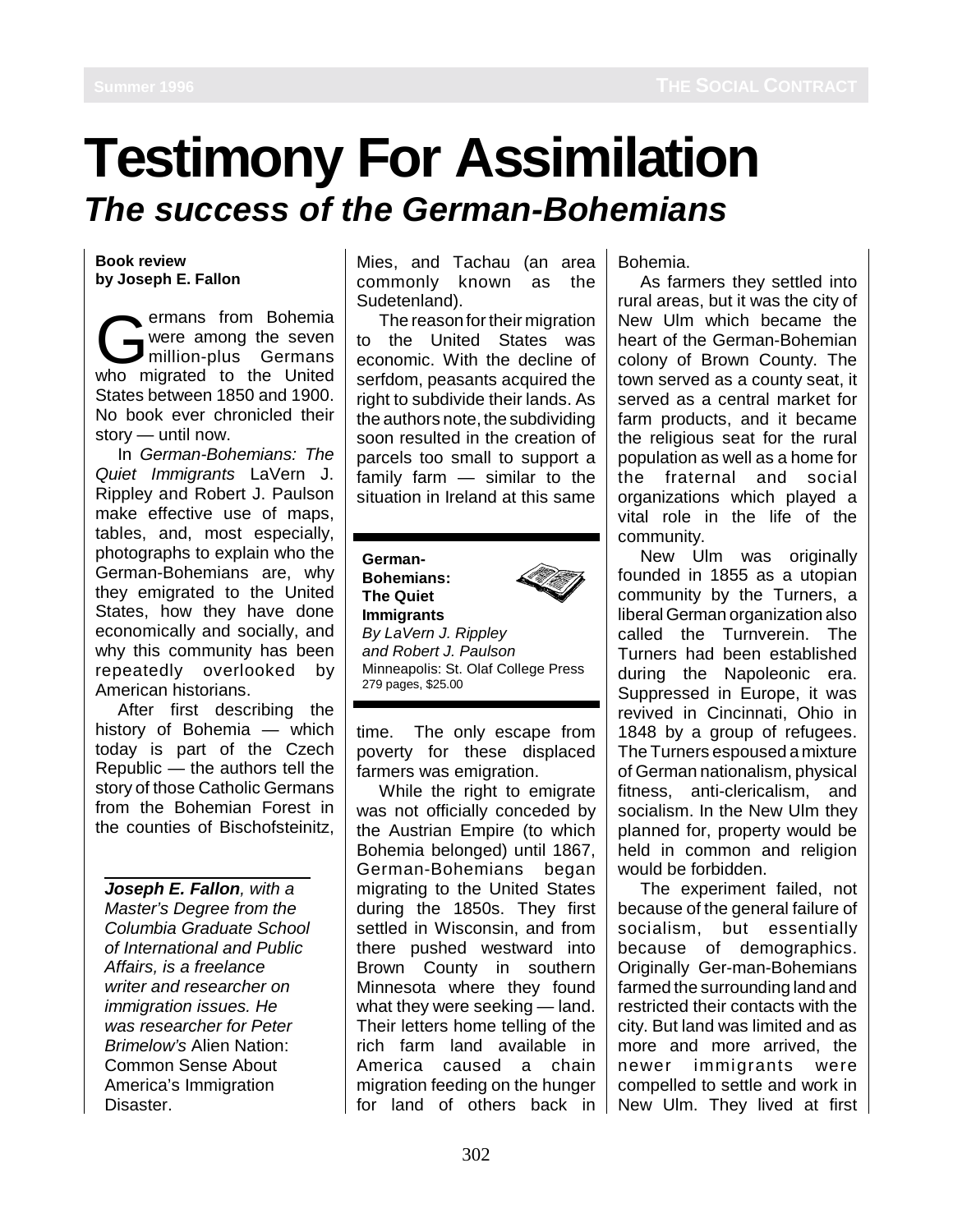between Minnesota Street and the river, a part of New Ulm which the authors note became known as "Goosetown" because of the Bohemian tradition of herding geese in the district. The Turners to this day retain the status of a social elite due to the greater wealth and superior education of those in their community, though they were supplanted as the city's majority population around 1905 by Catholic German-Bohemians.

Whether as farmers on the countryside or as workers in the city, the Catholic German-Bohemian immigrants were successful. As they prospered economically, they advanced socially. Two dramatic signs of social mobility were a move from "Goosetown" up to the city center of New Ulm, and the admittance of selected German-Bohemian Americans to membership in the Turners.

As the authors observe, New Ulm, the most German city in the Midwest, has many ironies. Created as a socialist utopia, it is a thriving capitalist city. Founded by anti-clerics, it is the home of devout Catholics. Even the very "German-ness" of New Ulm is due not to immigrants from Germany, but to the German-Bohemian immigrants.

The authors describe in detail the German-Bohemian culture of New Ulm and how it has been transmitted from generation to generation. It can be seen in the dances: waltzes as well as polkas, Landlers and Ring dances; in the customs relating to birth, marriage and death; in liturgical processions, seasonal festivals and folk art. The most famous of the latter is Kloppelei or lace making. This culture can be heard in the music of the Heritage Singers and the ever popular polka bands. The identity of German-Bohemian-Americans is inseparable from this culture.

Why then, until now, have German-Bohemians been overlooked by history books? As the authors note, a fundamental reason was the immigrants' own confusion over self-identification. In responding to federal census forms, German-

**"The economic and social success of the German-Bohemian immigrants is typical of the outstanding success achieved by the German-American community at large."**

Bohemians identified their place of birth as either Germany, Austria, or Bohemia. Some even changed their "place of birth" at the next census — i.e, from Bohemia to Austria. This unfortunately led historians to believe that there was not a true German-Bohemian community.

The economic and social success of the German-Bohemian immigrants is typical of the outstanding success achieved by the German-American community at large. As Catholics, however, German-American-Bohemians are not representative of the majority of German-Americans. The "National Survey on Religious Identification, 1989-90" conducted by the City University of New York disclosed that most German-Americans are Protestant. Just 25 percent are Catholic.

Ironically, in this reviewer's opinion, Catholic German-Bohemians have prospered in a country whose principles of government have been repeatedly condemned by the Catholic Church. Freedom of worship, assembly and press were condemned by various popes: Gregory XVI in his 1832 encyclical Mirari vos, Pius IX in his 1864 encyclical Quanta Cura and Syllabus of Errors, Leo XIII in his 1885 encyclical Immortale Dei.

The success achieved by Catholic German-Bohemians was due foremost to their commitment to that belief in individual responsibility and initiative labeled the "Protestant work ethic." These immigrants relied on themselves, their families, their friends, or their churches, not the state. But all this changed in 1965 when Congress rewrote U.S. immigration law.

For the first time in American history the Third World, not Europe, is the primary source of immigration. Since 1968, 82 percent of all legal immigration has come from those areas. This figure does not include Third World immigrants who entered under quotas for Europe and Canada. Of 2.7 million illegal aliens amnestied between 1989 and 1994 by the Immigration Reform and Control Act, 98 to 99 percent came from